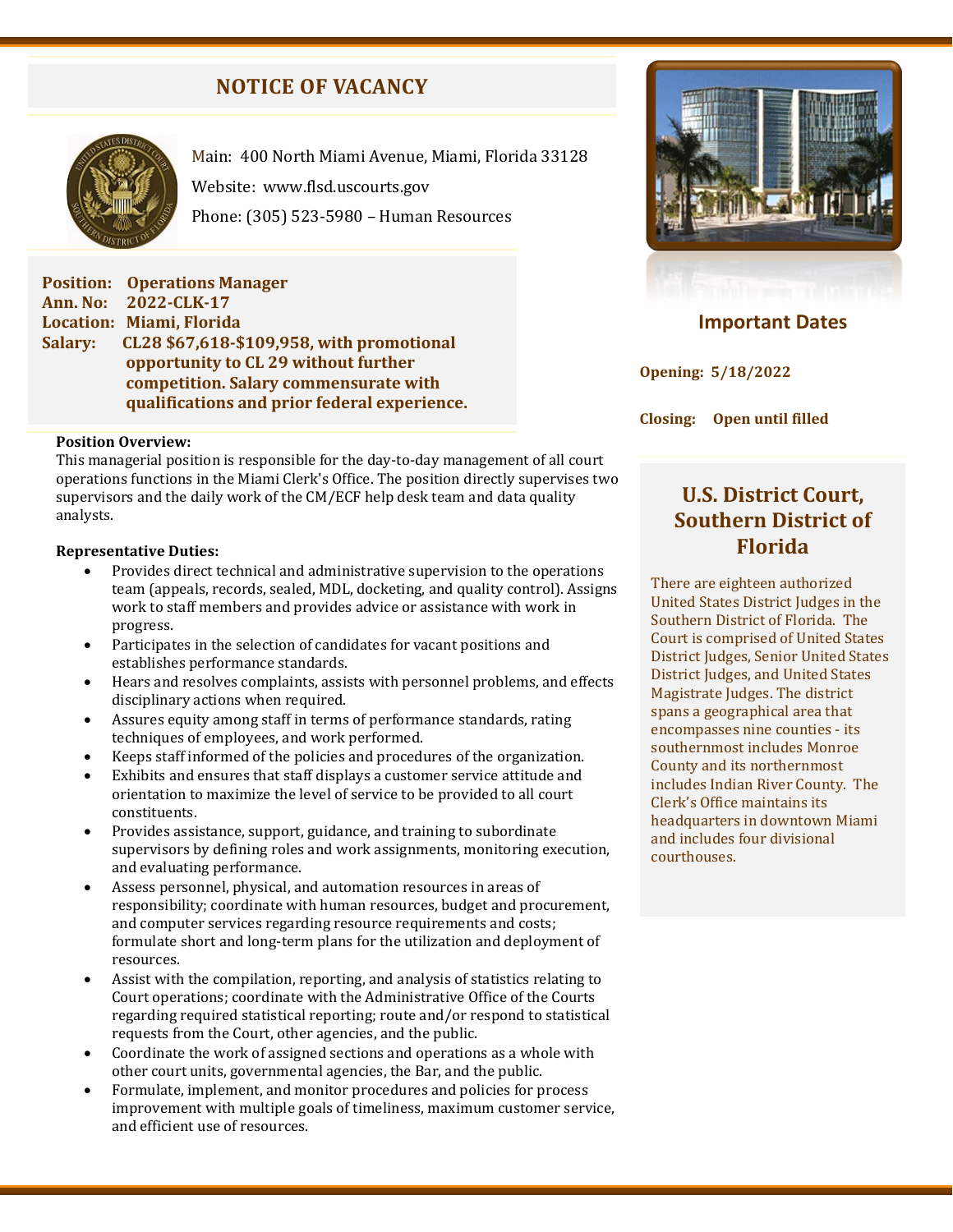## **2022-CLK-17 Operations Manager Page 2 of 3**

- Review and analyze organizational structure, reporting relationships, and functional assignments, and analyze workload and personnel trends, to develop short and long-term plans for meeting current and future organizational needs.
- Monitor customer needs through research, survey, and direct consultation with customers, including litigants, the bar, and the bench; develop and implement overall plans for consistently maintaining high levels of customer service.
- Monitor local operational procedures for conformity with local rules; review and assess local rules. At the direction of the Chief Deputy Clerk of Operations, prepare comprehensive memoranda, reports, correspondence, draft administrative orders, proposed procedural rules, and similar projects.
- Prepare reports as requested and perform other duties as assigned by the Clerk of Court or Chief Deputy Clerk of Operations.

#### **Qualification Requirements:**

To qualify for this managerial position, an individual must possess:

- At least three years of specialized experience which is defined as progressively responsible administrative, technical, professional supervisory, or managerial experience that provided an opportunity to gain skills in dealing with others in person-to-person work relationships.
- Skill in developing the interpersonal work relationships needed to lead a team of employees.
- The ability to exercise mature judgment; thorough knowledge of the concepts, principles, and theories of management, and the ability to understand the managerial policies applicable to the Clerk's Office.

### **Preferred Experience:**

College-level studies are preferred, such as an undergraduate degree, master's degree, or graduate-level coursework/degree, in business or public administration, political science, criminal justice, law, or another field closely related to the subject matter of the position.

Knowledge of federal and local rules, knowledge of local policies and procedures, knowledge, and hands-on experience with CM/ECF, and other related databases and applications. Ability or experience with training is highly desired

### **Leadership**

The court is looking for:

- A strong leader dedicated to providing the highest level of customer service to the public, staff, judicial officers, attorneys, and litigants.
- A candidate committed to employee development and to helping employees expand skill sets to achieve individual and team goals. Top applicants will have the ability to motivate both new and veteran employees.
- Top applicants should also be committed to using technology to further the mission of the court and to increase efficiency.
- Strong organizational and leadership skills and the ability to exercise mature judgment, problem-solving, and conflict resolution skills.
- Skill in assigning, prioritizing, monitoring, and reviewing the work of others. Skill in mentoring and training employees with varying educational backgrounds and aptitudes. Skill in issue identification and problem



# **How to Apply**

The required application materials must be consolidated into one pdf document in the order listed below. Do not copy/paste your documents into the email. Please make sure to annotate Announcement No.: **2022-CLK-17** on the subject line and email it to:

#### **[flsd\\_hrmail@flsd.uscourts.gov](mailto:flsd_hrmail@flsd.uscourts.gov)**

A complete Application includes:

- 1. Cover Letter outlining the extent to which you possess the knowledge, skills, and abilities listed in the Qualification Requirements section.
- 2. Detailed Resume
- 3. AO78 Application for Judicial Employment (The application can be found on our web site [www.flsd.uscourts.gov](http://www.flsd.uscourts.gov/) under the employment tab, how to apply)